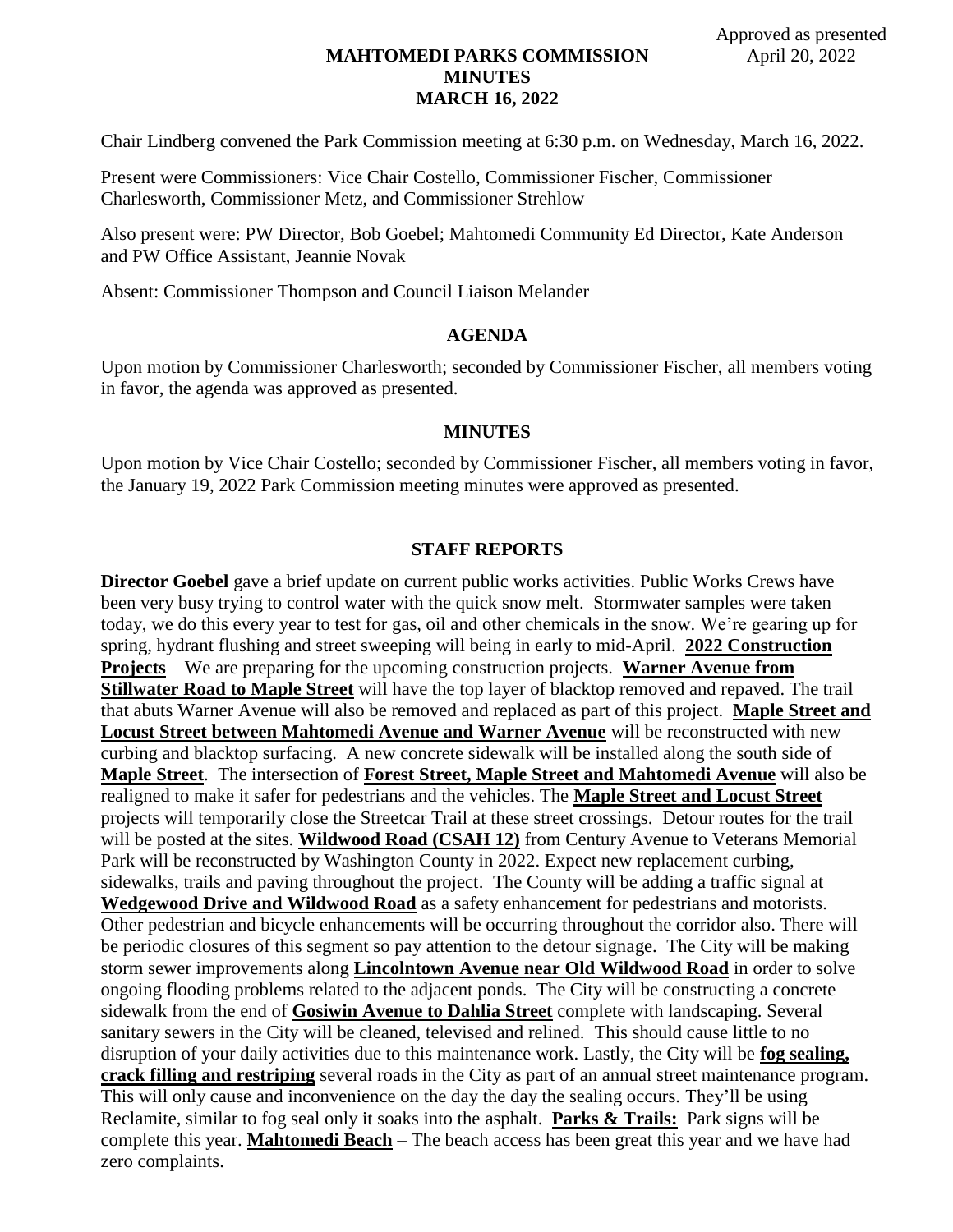# **MAHTOMEDI PARK COMMISSION MINUTES -2- MARCH 16, 2022**

# **STAFF REPORTS Con't**

**Utilities** – We have about 16 new meter installs left, so nearly complete. This has been a long project.

**Commission Fischer** asked if the 244 and Warner Ave project will be at the same time. **Director Goebel** stated that the 244 project will be early June and Warner Ave will probably occur at the same time.

# **OPEN FORUM**

**Mahtomedi Community Ed Director, Kate Anderson** stated that OH Anderson is going to have some major construction going on, new air conditioning, and boiler, there will be no fields this summer and no child care. The child care will be moved to the DEC for the summer. She also stated that they were awarded one of the three grants that were submitted for Safe Routes to School. They received the grant (SRTS) for developing a new Safe Routes to School plan. The summer brochure has been mailed and they've gotten a lot of registrations in the first week. Also, Community Ed is looking to help support some improvements within the district. Still trying to work out repairing the fields at the District Ed Center where the AgLime is really low, and trying to partner with Comstock for these repairs. Reminder that Food Truck Fridays are back, the first Friday is in April.

**Director Goebel** said he is also working with Community Ed to re-do the fields at the DEC and the baseball association to get dugout covers installed at Wildwood Park.

**Commissioner Charlesworth** asked about cleaning up the fire house at Warner & Iris. It's so hard for everyone who walks by it. **Director Goebel** stated that the cleanup is delayed by an on-going investigation.

**Chair Lindberg** asked about the lake access and is it a possibility or even worth asking about the St. Germains access at the end of Echo. Could we possibly ask for a trial next year to see how it goes and if all goes well maybe it could become another access.

**Commissioner Fischer** asked about more lighting on the trees at Veterans Memorial Park during the holidays. Director Goebel stated that could be a possibility and asked Fischer to maybe check into different options and costs. Director Goebel also asked the commission members what they thought of the sailboat and if they think the City should allow it again for this upcoming holiday season. The Park Commission members all agreed that it looked really nice, maybe could use more lights and are receptive to having it in the park again.

# **NEW BUSINESS**

**a. None**